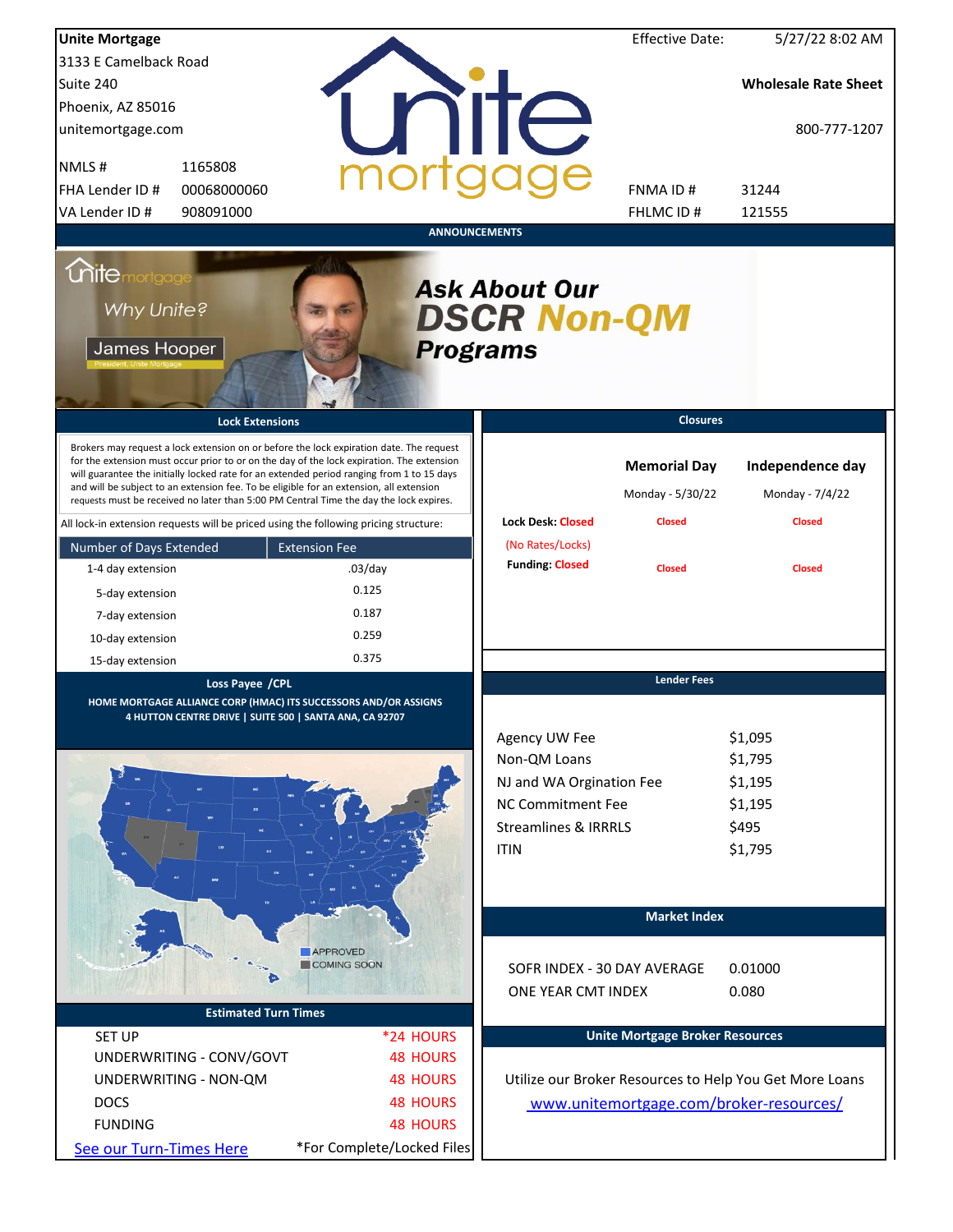

#### **Rates are subject to change without prior notice Not for Public View • For Professional Use Only <b>Leading Community** Lock Desk

Price Change Effective: 9:00 AM PST

**30 DAY PRICING PRICING ADJUSTMENTS**

[locks@unitemtg](mailto:locks@unitemtg.com).com File Update: 27-May-2022 7:32 AM

Effective Date: 27-May-2022 Lock Hours: 9:00 A.M. - 3:00 P.M. PST

## **INVESTOR PRIME**

| <b>30 DAY PRICING</b> |                |                 |  |  |  |  |  |  |
|-----------------------|----------------|-----------------|--|--|--|--|--|--|
| <b>RATE</b>           | <b>5/6 ARM</b> | <b>30YR FIX</b> |  |  |  |  |  |  |
| 8.500                 | 103.5000       | 103.2500        |  |  |  |  |  |  |
| 8.375                 | 103 3750       | 103 1250        |  |  |  |  |  |  |
| 8.250                 | 103.2500       | 103.0000        |  |  |  |  |  |  |
| 8.125                 | 103.1250       | 102.8750        |  |  |  |  |  |  |
| 8.000                 | 103,0000       | 102.7500        |  |  |  |  |  |  |
| 7.875                 | 102.8750       | 102.6250        |  |  |  |  |  |  |
| 7.750                 | 102.7500       | 102.5000        |  |  |  |  |  |  |
| 7.625                 | 102.6250       | 102.3750        |  |  |  |  |  |  |
| 7.500                 | 102.5000       | 102.2500        |  |  |  |  |  |  |
| 7.375                 | 102.3750       | 102.1250        |  |  |  |  |  |  |
| 7.250                 | 102 2500       | 102.0000        |  |  |  |  |  |  |
| 7.125                 | 102.1250       | 101.8750        |  |  |  |  |  |  |
| 7.000                 | 102.0000       | 101.7500        |  |  |  |  |  |  |
| 6.875                 | 101.8750       | 101.6250        |  |  |  |  |  |  |
| 6.750                 | 101 6250       | 101.3750        |  |  |  |  |  |  |
| 6.625                 | 101.3750       | 101.1250        |  |  |  |  |  |  |
| 6.500                 | 101.1250       | 100.8750        |  |  |  |  |  |  |
| 6.375                 | 100.8750       | 100.6250        |  |  |  |  |  |  |
| 6.250                 | 100,5000       | 100.2500        |  |  |  |  |  |  |
| 6.125                 | 100.1250       | 99.8750         |  |  |  |  |  |  |
| 6.000                 | 99.6250        | 99.3750         |  |  |  |  |  |  |
| 5.875                 | 99 1250        | 98 8750         |  |  |  |  |  |  |
|                       |                |                 |  |  |  |  |  |  |

| <b>MAX PRICING (Lower of Price or Premium)</b> |          |  |  |  |  |  |  |
|------------------------------------------------|----------|--|--|--|--|--|--|
| No Prepay - Hard                               | 98 7500  |  |  |  |  |  |  |
| 1yr Prepay - Hard                              | 99 8750  |  |  |  |  |  |  |
| 2yr Prepay - Hard                              | 100 1250 |  |  |  |  |  |  |
| 3yr Prepay - Hard                              | 100 3750 |  |  |  |  |  |  |
| 4yr Prepay - Hard                              | 100 6250 |  |  |  |  |  |  |
| 5yr Prepay - Hard                              | 100 8750 |  |  |  |  |  |  |
|                                                |          |  |  |  |  |  |  |
| <b>ARM MARGIN</b>                              |          |  |  |  |  |  |  |
| 5.000                                          | SOFR     |  |  |  |  |  |  |
|                                                |          |  |  |  |  |  |  |
| <b>LOCK FEES</b>                               |          |  |  |  |  |  |  |
| Relock Fee:                                    | 250      |  |  |  |  |  |  |
| Extension Fee Per Diem:                        | 030      |  |  |  |  |  |  |
| <b>Extension Max:</b>                          | 15 Days  |  |  |  |  |  |  |

| 103.5000                               | 103.2500 |
|----------------------------------------|----------|
| 103.3750                               | 103.1250 |
| 103.2500                               | 103.0000 |
| 103.1250                               | 102.8750 |
| 103.0000                               | 102.7500 |
| 102.8750                               | 102.6250 |
| 102.7500                               | 102.5000 |
| 102.6250                               | 102.3750 |
| 102.5000                               | 102.2500 |
| 102.3750                               | 102.1250 |
| 102.2500                               | 102.0000 |
| 102.1250                               | 101.8750 |
| 102.0000                               | 101.7500 |
| 101.8750                               | 101.6250 |
| 101.6250                               | 101.3750 |
| 101.3750                               | 101.1250 |
| 101.1250                               | 100.8750 |
| 100.8750                               | 100.6250 |
| 100.5000                               | 100.2500 |
|                                        |          |
| 100.1250                               | 99.8750  |
| 99.6250                                | 99.3750  |
| 99.1250                                | 98.8750  |
|                                        |          |
|                                        |          |
|                                        |          |
|                                        |          |
|                                        |          |
|                                        |          |
| MAX PRICING (Lower of Price or Premiun |          |
| No Prepay - Hard                       | 98.7500  |
| 1yr Prepay - Hard                      | 99.8750  |
| 2yr Prepay - Hard                      | 100.1250 |
| 3yr Prepay - Hard                      | 100.3750 |
| 4yr Prepay - Hard                      | 100.6250 |
| 5yr Prepay - Hard                      | 100.8750 |
|                                        |          |
| <b>ARM MARGIN</b>                      |          |
| 5.000                                  | SOFR     |
|                                        |          |
| <b>LOCK FEES</b>                       |          |
| Relock Fee:                            | .250     |
| Extension Fee Per Diem:                | .030     |
| Extension Max:                         | 15 Days  |
|                                        |          |
|                                        |          |
|                                        |          |
|                                        |          |
|                                        |          |
|                                        |          |
|                                        |          |
|                                        |          |
|                                        |          |
|                                        |          |
|                                        |          |
|                                        |          |
|                                        |          |
|                                        |          |
|                                        |          |
|                                        |          |
|                                        |          |
|                                        |          |
|                                        |          |
|                                        |          |
|                                        |          |
|                                        |          |
|                                        |          |
|                                        |          |
|                                        |          |
|                                        |          |
|                                        |          |
|                                        |          |
|                                        |          |
|                                        |          |
|                                        |          |
|                                        |          |
|                                        |          |
|                                        |          |
|                                        |          |
|                                        |          |
|                                        |          |
|                                        |          |
|                                        |          |
|                                        |          |
|                                        |          |
|                                        |          |
|                                        |          |
|                                        |          |
|                                        |          |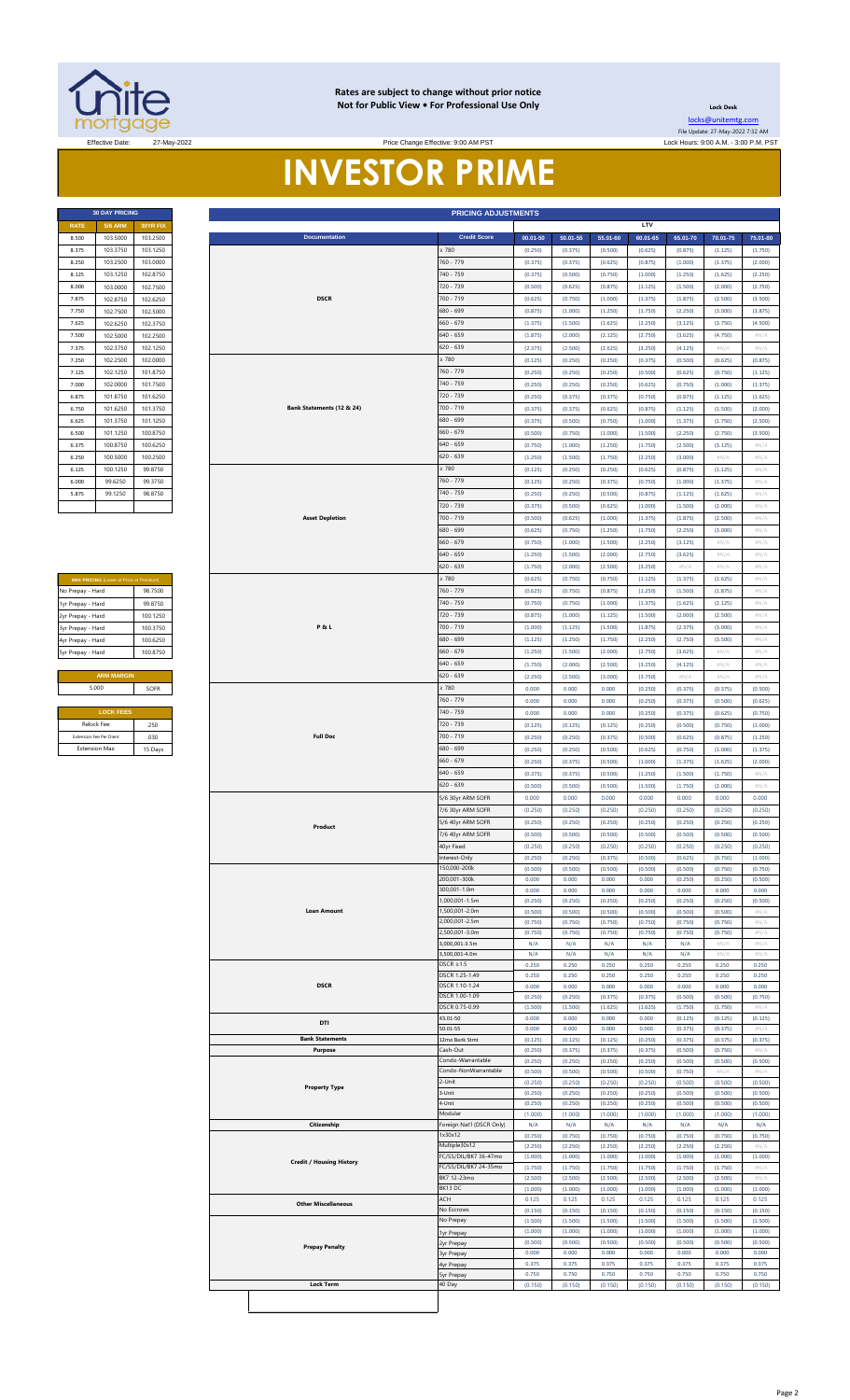

**Rates are subject to change without prior notice Not for Public View • For Professional Use Only Lock Desk**

locks@unitemtg.com File Update: 27-May-2022 7:32 AM Lock Hours: 9:00 A.M. - 3:00 P.M. PST

Effective Date: 27-May-2022 27-May-2022 Price Change Effective: 9:00 AM PST

# **OWNER-OCCUPIED PRIME**

| PRIMARY & SECONDARY HOME |                |                 |  |  |  |  |  |
|--------------------------|----------------|-----------------|--|--|--|--|--|
| <b>RATE</b>              | <b>5/6 ARM</b> | <b>30YR FIX</b> |  |  |  |  |  |
| 8.375                    | 103.875        | 103.625         |  |  |  |  |  |
| 8.250                    | 103.750        | 103.500         |  |  |  |  |  |
| 8.125                    | 103.625        | 103.375         |  |  |  |  |  |
| 8.000                    | 103.500        | 103.250         |  |  |  |  |  |
| 7.875                    | 103.375        | 103.125         |  |  |  |  |  |
| 7.750                    | 103.250        | 103.000         |  |  |  |  |  |
| 7.625                    | 103.125        | 102.875         |  |  |  |  |  |
| 7.500                    | 103,000        | 102.750         |  |  |  |  |  |
| 7.375                    | 102.875        | 102.625         |  |  |  |  |  |
| 7.250                    | 102.750        | 102.500         |  |  |  |  |  |
| 7.125                    | 102.625        | 102.375         |  |  |  |  |  |
| 7.000                    | 102.500        | 102.250         |  |  |  |  |  |
| 6.875                    | 102.375        | 102.125         |  |  |  |  |  |
| 6.750                    | 102.250        | 102.000         |  |  |  |  |  |
| 6.625                    | 102.125        | 101.875         |  |  |  |  |  |
| 6.500                    | 101.875        | 101.625         |  |  |  |  |  |
| 6.375                    | 101.625        | 101.375         |  |  |  |  |  |
| 6.250                    | 101.375        | 101.125         |  |  |  |  |  |
| 6.125                    | 101.125        | 100.875         |  |  |  |  |  |
| 6.000                    | 100.750        | 100.500         |  |  |  |  |  |
| 5.875                    | 100.375        | 100.125         |  |  |  |  |  |
| 5.750                    | 99.875         | 99.625          |  |  |  |  |  |
| 5.625                    | 99.375         | 99.125          |  |  |  |  |  |
|                          |                |                 |  |  |  |  |  |
|                          |                |                 |  |  |  |  |  |
|                          |                |                 |  |  |  |  |  |

### **ARM MARGIN** 5.000

| <b>LOCK FEES</b>                               |         |  |  |  |  |  |
|------------------------------------------------|---------|--|--|--|--|--|
| Relock Fee:                                    | .250    |  |  |  |  |  |
| <b>Extension Fee Per Diem</b>                  | .030    |  |  |  |  |  |
| <b>Extension Max:</b>                          | 15 Days |  |  |  |  |  |
|                                                |         |  |  |  |  |  |
| <b>MAX PRICING (Lower of Price or Premium)</b> |         |  |  |  |  |  |
| 100,0000                                       |         |  |  |  |  |  |

|                       | PRIMARY & SECONDARY HOME                                                 |          |                               | <b>PRICING ADJUSTMENTS</b> |          |          |          |          |          |          |          |               |          |
|-----------------------|--------------------------------------------------------------------------|----------|-------------------------------|----------------------------|----------|----------|----------|----------|----------|----------|----------|---------------|----------|
| RATE                  | <b>5/6 ARM</b>                                                           | 30YR FIX |                               |                            |          |          |          |          | LTV      |          |          |               |          |
| 8.375                 | 103.875                                                                  | 103.625  | <b>Documentation</b>          | <b>Credit Score</b>        | 00.01-50 | 50.01-55 | 55.01-60 | 60.01-65 | 65.01-70 | 70.01-75 | 75.01-80 | 80.01-85      | 85.01-90 |
| 8.250                 | 103.750                                                                  | 103.500  |                               | $\geq 780$                 | 0.000    | 0.000    | 0.000    | (0.250)  | (0.375)  | (0.375)  | (0.500)  | (0.750)       | (1.125)  |
| 8.125                 | 103.625                                                                  | 103.375  |                               | 760 - 779                  | 0.000    | 0.000    | 0.000    | (0.250)  | (0.375)  | (0.500)  | (0.625)  | (0.875)       | (1.375)  |
| 8.000                 | 103.500                                                                  | 103.250  |                               | 740 - 759                  | 0.000    | 0.000    | 0.000    | (0.250)  | (0.375)  | (0.625)  | (0.750)  | (1.125)       | (1.625)  |
| 7.875                 | 103.375                                                                  | 103.125  |                               | 720 - 739                  | (0.125)  | (0.125)  | (0.125)  | (0.250)  | (0.500)  | (0.750)  | (1.000)  | (1.250)       | (1.875)  |
| 7.750                 | 103.250                                                                  | 103.000  | <b>Full Doc</b>               | 700 - 719                  | (0.250)  | (0.250)  | (0.375)  | (0.500)  | (0.625)  | (0.875)  | (1.250)  | (1.625)       | (2.250)  |
| 7.625                 | 103.125                                                                  | 102.875  |                               | 680 - 699                  | (0.250)  | (0.250)  | (0.500)  | (0.625)  | (0.750)  | (1.000)  | (1.375)  | (2.000)       | #N/A     |
|                       |                                                                          |          |                               |                            |          |          |          |          |          |          |          |               |          |
| 7.500                 | 103.000                                                                  | 102.750  |                               | $660 - 679$                | (0.250)  | (0.375)  | (0.500)  | (1.000)  | (1.375)  | (1.625)  | (2.000)  | (2.750)       | #N/A     |
| 7.375                 | 102.875                                                                  | 102.625  |                               | $640 - 659$                | (0.375)  | (0.375)  | (0.500)  | (1.250)  | (1.500)  | (1.750)  | (2.250)  | $\#N/A$       | #N/A     |
| 7.250                 | 102.750                                                                  | 102.500  |                               | $620 - 639$                | (0.500)  | (0.500)  | (0.500)  | (1.500)  | (1.750)  | (2.000)  | (2.500)  | $\#N/A$       | #N/A     |
| 7.125                 | 102.625                                                                  | 102.375  |                               | $\geq 780$                 | (0.125)  | (0.250)  | (0.250)  | (0.375)  | (0.500)  | (0.625)  | (0.875)  | (1.250)       | (2.000)  |
| 7.000                 | 102.500                                                                  | 102.250  |                               | 760 - 779                  | (0.250)  | (0.250)  | (0.250)  | (0.500)  | (0.625)  | (0.750)  | (1.125)  | (1.625)       | (2.375)  |
| 6.875                 | 102.375                                                                  | 102.125  |                               | 740 - 759                  | (0.250)  | (0.250)  | (0.250)  | (0.625)  | (0.750)  | (1.000)  | (1.375)  | (1.875)       | (2.875)  |
| 6.750                 | 102.250                                                                  | 102.000  |                               | 720 - 739                  | (0.250)  | (0.375)  | (0.375)  | (0.750)  | (0.875)  | (1.125)  | (1.625)  | (2.250)       | (3.375)  |
| 6.625                 | 102.125                                                                  | 101.875  | Bank Statement / 1099         | 700 - 719                  | (0.375)  | (0.375)  | (0.625)  | (0.875)  | (1.125)  | (1.500)  | (2.000)  | (2.750)       | (4.000)  |
| 6.500                 | 101.875                                                                  | 101.625  |                               | 680 - 699                  | (0.375)  | (0.500)  | (0.750)  | (1.000)  | (1.375)  | (1.750)  | (2.500)  | (3.500)       | #N/ $/$  |
| 6.375                 | 101.625                                                                  | 101.375  |                               | $660 - 679$                | (0.500)  | (0.750)  | (1.000)  | (1.500)  | (2.250)  | (2.750)  | (3.500)  | (4.250)       | #N/A     |
| 6.250                 | 101.375                                                                  | 101.125  |                               | $640 - 659$                | (0.750)  | (1.000)  | (1.250)  | (1.750)  | (2.500)  | (3.125)  | (4.000)  | $\#N/\Lambda$ | #N/A     |
| 6.125                 | 101.125                                                                  | 100.875  |                               | $620 - 639$                | (1.250)  | (1.500)  | (1.750)  | (2.250)  | (3.000)  | (3.625)  | #N/A     | $\#N/A$       | #N/A     |
| 6.000                 | 100.750                                                                  | 100.500  |                               | $\geq 780$                 | (0.125)  | (0.250)  | (0.250)  | (0.625)  | (0.875)  | (1.125)  | (1.625)  | #N/A          | #N/A     |
| 5.875                 | 100.375                                                                  | 100.125  |                               | 760 - 779                  | (0.125)  | (0.250)  | (0.375)  | (0.750)  | (1.000)  | (1.375)  | (2.000)  | $\#N/A$       | #N/A     |
| 5.750                 | 99.875                                                                   | 99.625   |                               | 740 - 759                  | (0.250)  | (0.250)  | (0.500)  | (0.875)  | (1.125)  | (1.625)  | (2.375)  | $\#N/A$       | #N/A     |
| 5.625                 | 99.375                                                                   | 99.125   |                               | 720 - 739                  | (0.375)  | (0.500)  | (0.625)  | (1.000)  | (1.500)  | (2.000)  | (2.875)  | $\#N/A$       | #N/A     |
|                       |                                                                          |          | <b>Asset Depletion</b>        | 700 - 719                  | (0.500)  | (0.625)  | (1.000)  | (1.375)  | (1.875)  | (2.500)  | (3.500)  | $\#N/A$       | #N/A     |
|                       |                                                                          |          |                               | 680 - 699                  | (0.625)  | (0.750)  | (1.250)  | (1.750)  | (2.250)  | (3.000)  | (4.500)  | $\#N/A$       | #N/A     |
|                       |                                                                          |          |                               | $660 - 679$                | (0.750)  | (1.000)  | (1.500)  | (2.250)  | (3.125)  | (4.375)  | #N/A     | $\#N/A$       | #N/A     |
|                       |                                                                          |          |                               | $640 - 659$                | (1.250)  | (1.500)  | (2.000)  | (2.750)  | (3.625)  | (4.875)  | #N/A     | $\#N/A$       | #N/A     |
|                       | <b>ARM MARGIN</b>                                                        |          |                               | $620 - 639$                | (1.750)  | (2.000)  | (2.500)  | (3.250)  | (4.125)  | #N/A     | #N/ $/$  | $\#N/A$       | #N/A     |
| 5.000                 |                                                                          | SOFR     |                               | $\geq 780$                 | (0.625)  | (0.750)  | (0.750)  | (1.125)  | (1.375)  | (1.625)  | (2.250)  | #N/A          | #N/A     |
|                       |                                                                          |          |                               | 760 - 779                  | (0.625)  | (0.750)  | (0.875)  | (1.250)  | (1.500)  | (1.875)  | (2.625)  | #N/A          | #N/A     |
|                       | <b>LOCK FEES</b><br>Relock Fee:<br>.250<br>xtension Fee Per Diem<br>.030 |          | 740 - 759                     | (0.750)                    | (0.750)  | (1.000)  | (1.375)  | (1.625)  | (2.125)  | (3.000)  | #N/A     | #N/A          |          |
|                       |                                                                          |          | 720 - 739                     | (0.875)                    | (1.000)  | (1.125)  | (1.500)  | (2.000)  | (2.500)  | (3.500)  | #N/A     | #N/A          |          |
|                       |                                                                          |          | P & L Only - WVOE             | 700 - 719                  | (1.000)  | (1.125)  | (1.500)  | (1.875)  | (2.375)  | (3.000)  | (4.250)  | #N/A          | #N/A     |
|                       |                                                                          |          |                               |                            |          | (1.250)  |          |          |          |          |          | #N/A          | #N/A     |
| <b>Extension Max:</b> |                                                                          |          |                               | 680 - 699                  | (1.125)  |          | (1.750)  | (2.250)  | (2.750)  | (3.500)  | (5.000)  |               |          |
|                       |                                                                          | 15 Days  |                               | 660 - 679                  | (1.250)  | (1.500)  | (2.000)  | (2.750)  | (3.625)  | (4.875)  | $\#N/A$  | #N/A          | #N/A     |
|                       |                                                                          |          |                               | $640 - 659$                | (1.750)  | (2.000)  | (2.500)  | (3.250)  | (4.125)  | (5.375)  | $\#N/A$  | #N/A          | #N/A     |
|                       | MAX PRICING (Lower of Price or Premium)                                  |          |                               | $620 - 639$                | (2.250)  | (2.500)  | (3.000)  | (3.750)  | (4.625)  | #N/A     | $\#N/A$  | #N/A          | #N/A     |
|                       | 100.0000                                                                 |          |                               | No Bank Stmt               | 0.000    | 0.000    | 0.000    | 0.000    | 0.000    | 0.000    | 0.000    | 0.000         | 0.000    |
|                       |                                                                          |          | <b>Bank Statements</b>        |                            |          |          |          |          |          |          |          |               |          |
|                       |                                                                          |          |                               | 12mo Bank Stmt             | (0.125)  | (0.125)  | (0.125)  | (0.250)  | (0.375)  | (0.375)  | (0.375)  | (0.500)       | (0.500)  |
|                       |                                                                          |          |                               | 24mo Bank Stmt             | 0.000    | 0.000    | 0.000    | 0.000    | 0.000    | 0.000    | 0.000    | 0.000         | 0.000    |
|                       |                                                                          |          |                               | 7/6 30yr ARM SOFR          | (0.250)  | (0.250)  | (0.250)  | (0.250)  | (0.250)  | (0.250)  | (0.250)  | (0.250)       | (0.250)  |
|                       |                                                                          |          |                               | 5/6 40yr ARM SOFR          | (0.250)  | (0.250)  | (0.250)  | (0.250)  | (0.250)  | (0.250)  | (0.250)  | (0.250)       | (0.250)  |
|                       |                                                                          |          | Product                       | 7/6 40yr ARM SOFR          | (0.500)  | (0.500)  | (0.500)  | (0.500)  | (0.500)  | (0.500)  | (0.500)  | (0.500)       | (0.500)  |
|                       |                                                                          |          |                               | 40yr Fixed                 | (0.250)  | (0.250)  | (0.250)  | (0.250)  | (0.250)  | (0.250)  | (0.250)  | (0.250)       | (0.250)  |
|                       |                                                                          |          |                               | Interest-Only              | (0.250)  | (0.250)  | (0.375)  | (0.500)  | (0.625)  | (0.750)  | (1.000)  | (1.750)       | #N/A     |
|                       |                                                                          |          |                               | 150,000-200k               | (0.500)  | (0.500)  | (0.500)  | (0.500)  | (0.500)  | (0.750)  | (0.750)  | (1.000)       | (1.000)  |
|                       |                                                                          |          |                               | 200,001-300k               | 0.000    | 0.000    | 0.000    | 0.000    | (0.250)  | (0.250)  | (0.250)  | (0.500)       | (0.500)  |
|                       |                                                                          |          |                               | 300,001-400k               | 0.000    | 0.000    | 0.000    | 0.000    | 0.000    | 0.000    | 0.000    | (0.500)       | (0.500)  |
|                       |                                                                          |          |                               | 400,001-1,000,000          | 0.000    | 0.000    | 0.000    | 0.000    | 0.000    | 0.000    | 0.000    | 0.000         | 0.000    |
|                       |                                                                          |          | <b>Loan Amount</b>            | 1,000,001-1.5m             | (0.250)  | (0.250)  | (0.250)  | (0.250)  | (0.250)  | (0.250)  | (0.250)  | (0.250)       | (0.250)  |
|                       |                                                                          |          |                               | 1,500,001-2.0m             | (0.500)  | (0.500)  | (0.500)  | (0.500)  | (0.500)  | (0.500)  | (0.500)  | $\#N/A$       | #N/A     |
|                       |                                                                          |          |                               | 2,000,001-2.5m             | (0.750)  | (0.750)  | (0.750)  | (0.750)  | (0.750)  | (0.750)  | (0.750)  | $\#N/A$       | #N/A     |
|                       |                                                                          |          |                               | 2,500,001-3.0m             | (0.750)  | (0.750)  | (0.750)  | (0.750)  | (0.750)  | (0.750)  | (0.750)  | #N/A          | #N/A     |
|                       |                                                                          |          |                               | 3,000,001-3.5m             | N/A      | N/A      | N/A      | N/A      | N/A      | N/A      | #N/A     | $\#N/A$       | #N/ $/$  |
|                       |                                                                          |          | DTI                           | 43.01-50                   | 0.000    | 0.000    | 0.000    | 0.000    | 0.000    | (0.125)  | (0.125)  | (0.125)       | (0.125)  |
|                       |                                                                          |          |                               | 50.01-55                   | 0.000    | 0.000    | 0.000    | 0.000    | 0.000    | (0.375)  | (0.375)  | #N/A          | #N/ $/$  |
|                       |                                                                          |          | Cash Out                      |                            | (0.250)  | (0.375)  | (0.375)  | (0.375)  | (0.500)  | (0.750)  | (1.250)  | $\#N/A$       | #N/A     |
|                       |                                                                          |          | <b>Second Home</b>            |                            | (0.500)  | (0.500)  | (0.500)  | (0.500)  | (0.500)  | (0.500)  | (0.500)  | $\#N/A$       | #N/A     |
|                       |                                                                          |          | Geographical                  | Non-CA                     | 0.250    | 0.250    | 0.250    | 0.250    | 0.250    | 0.250    | 0.250    | 0.250         | 0.250    |
|                       |                                                                          |          |                               | Condo-Warrantable          | (0.250)  | (0.250)  | (0.250)  | (0.250)  | (0.500)  | (0.500)  | (0.500)  | (0.500)       | #N/A     |
|                       |                                                                          |          |                               | Condo-NonWarrantable       | (0.500)  | (0.500)  | (0.500)  | (0.500)  | (0.750)  | (0.750)  | #N/A     | #N/A          | #N/A     |
|                       |                                                                          |          |                               | 2-Unit                     | (0.250)  | (0.250)  | (0.250)  | (0.250)  | (0.500)  | (0.500)  | (0.500)  | (0.750)       | #N/A     |
|                       |                                                                          |          |                               | 3-Unit                     | (0.250)  | (0.250)  | (0.250)  | (0.250)  | (0.500)  | (0.500)  | (0.500)  | (0.750)       | #N/A     |
|                       |                                                                          |          | <b>Property Type</b>          | 4-Unit                     | (0.250)  | (0.250)  | (0.250)  | (0.250)  | (0.500)  | (0.500)  | (0.500)  | (0.750)       | #N/A     |
|                       |                                                                          |          |                               | Modular                    | (1.000)  | (1.000)  | (1.000)  | (1.000)  | (1.000)  | (1.000)  | (1.000)  | #N/A          | #N/ $/$  |
|                       |                                                                          |          |                               | Rural                      | (1.000)  | (1.000)  | (1.000)  | (1.000)  | (1.000)  | (1.000)  | #N//     | $\#N/A$       | #N/ $/$  |
|                       |                                                                          |          |                               | 1x30x12                    | (0.750)  | (0.750)  | (0.750)  | (0.750)  | (0.750)  | (0.750)  | (0.750)  | (1.000)       | (1.000)  |
|                       |                                                                          |          |                               | Multiple30x12              | (2.250)  | (2.250)  | (2.250)  | (2.250)  | (2.250)  | (2.250)  | (2.500)  | (2.500)       | #N//     |
|                       |                                                                          |          |                               | FC/SS/DIL/BK7 36-47mo      | (1.000)  | (1.000)  | (1.000)  | (1.000)  | (1.000)  | (1.000)  | (1.000)  | (1.000)       | (1.000)  |
|                       |                                                                          |          |                               | FC/SS/DIL/BK7 24-35mo      | (1.750)  | (1.750)  | (1.750)  | (1.750)  | (1.750)  | (1.750)  | (1.750)  | (1.750)       | #N/ $/$  |
|                       |                                                                          |          | <b>Credit/Housing History</b> | BK7 12-23mo                | (2.500)  | (2.500)  | (2.500)  | (2.500)  | (2.500)  | (2.500)  | (2.500)  | (2.500)       | #N/A     |
|                       |                                                                          |          |                               | BK13 DC                    | (1.000)  | (1.000)  | (1.000)  | (1.000)  | (1.000)  | (1.000)  | (1.000)  | (1.000)       | (1.000)  |
|                       |                                                                          |          |                               | ACH                        | 0.125    | 0.125    | 0.125    | 0.125    | 0.125    | 0.125    | 0.125    | 0.125         | 0.125    |
|                       |                                                                          |          | <b>Misccellaneous</b>         |                            |          |          |          |          |          |          |          |               |          |
|                       |                                                                          |          |                               | No Escrows (No HPML)       | (0.150)  | (0.150)  | (0.150)  | (0.150)  | (0.150)  | (0.150)  | (0.150)  | (0.150)       | (0.150)  |
|                       |                                                                          |          | <b>Lock Term</b>              | 40 Day                     | (0.150)  | (0.150)  | (0.150)  | (0.150)  | (0.150)  | (0.150)  | (0.150)  | (0.150)       | (0.150)  |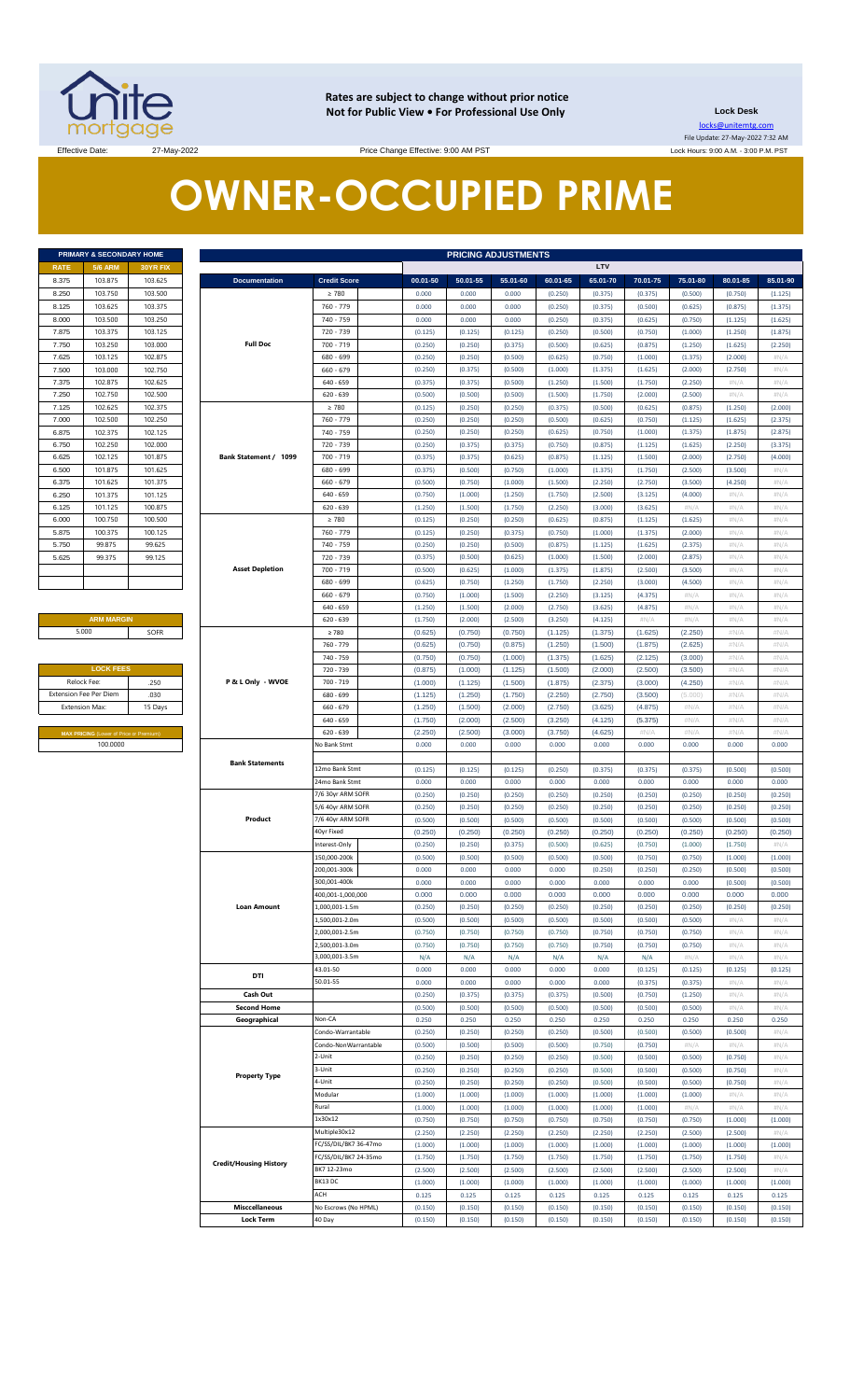

#### [V](https://unitemortgage.com/)isit: https://unitemortgage.com

The pricing engine is the Formal price given, please access it through: **Quick Pricer:** [https://un](https://unitemortgage.com/broker-resources/price-my-loan/)itemortgage.com/broker-resources/price-my-loan/

## **CALL US TODAY: 800-777-1207**

#### **ITIN PRODUCTS AND PRICING**

#### **ITIN PRIME LOANS**

#### **All Pricing is Par all adjustments are Rate adjusments.**

| 30 Year Fixed                                                            |        |        |        |        |        |        |  |  |  |
|--------------------------------------------------------------------------|--------|--------|--------|--------|--------|--------|--|--|--|
| Credit / LTV up to 60% 60.01-65% 65.01-70% 70.01-75% 75.01-80% 80.01-85% |        |        |        |        |        |        |  |  |  |
| > 720                                                                    | 6.125% | 6.375% | 6.500% | 6.750% | 7.000% | 7.375% |  |  |  |
| $700 - 719$                                                              | 6.375% | 6.500% | 6.625% | 6.875% | 7.125% | 7.500% |  |  |  |
| $690 - 699$                                                              | 6.500% | 6.625% | 6.875% | 7.000% | 7.500% | 7.625% |  |  |  |
| $680 - 699$                                                              | 6.500% | 6.625% | 6.875% | 7.000% | 7.500% |        |  |  |  |

| <b>LTV Parameters</b>                                                                                               | <b>LTV Limits</b> | <b>LTV Limits</b> |  |  |  |  |  |  |
|---------------------------------------------------------------------------------------------------------------------|-------------------|-------------------|--|--|--|--|--|--|
| $$10,000 - $647,200$                                                                                                | Max 85%*          | Max 85%*          |  |  |  |  |  |  |
| \$647.201 - \$750.000                                                                                               | Max 80%           | Max 80%           |  |  |  |  |  |  |
| \$750.001 - \$1.250.000                                                                                             | Max 75%           | Max 75%           |  |  |  |  |  |  |
| 2nd Home/Condo/Townhome<br>$\alpha$ <sup>r</sup><br><b>Any Gift Funds</b>                                           | Max 80%           | Max 80%           |  |  |  |  |  |  |
| *Max 85% in CA, CT, IL, NJ, and NY<br>C3 or better property Condition.<br>3 months reserves required (80.01% - 85%) |                   |                   |  |  |  |  |  |  |

|                     | **Rate Adjustments**     |        |              |                       |           |
|---------------------|--------------------------|--------|--------------|-----------------------|-----------|
|                     | SFOO (detached)          | 0.000% |              | 15 year               | $-0.250%$ |
| <b>Property</b>     | 2nd Home (detached)      | 0.000% | Loan         | 20 year               | $-0.125%$ |
| <b>Type</b>         | Condo/Townhome           | 0.500% | <b>Term</b>  | 25 year               | 0.000%    |
|                     | (Attached, No Highrises) |        |              | 30 year               | 0.000%    |
|                     | \$100,000 - \$647,200    | 0.000% | <b>Other</b> | Profit & Loss         | 0.250%    |
| Loan<br><b>Size</b> | \$647,201 - \$750,000    | 0.150% |              | <b>Bank Statement</b> | 0.250%    |
|                     | \$750,001 - \$1,250,000  | 0.300% |              | Cash Out Refi*        | 0.500%    |

|                         | Cash Out Refinance* (Not Available in TX) |
|-------------------------|-------------------------------------------|
| $$100.000 - $647.200$   | Max 75%                                   |
| \$647.201 - \$750.000   | Max 75%                                   |
| \$750.001 - \$1.250.000 | Max 70%                                   |

No bankruptcy, foreclosure, or short sale within 4 years. View our requirements to see criteria to obtain a specific LTV.

#### **ITIN NON PRIME LOANS**

| <b>30 Year Fixed Rates</b> |           |           |           |           |           |  |  |  |  |
|----------------------------|-----------|-----------|-----------|-----------|-----------|--|--|--|--|
| Credit / LTV               | up to 60% | 60.01-65% | 65.01-70% | 70.01-75% | 75.01-80% |  |  |  |  |
| >740                       | 6.375%    | 6.500%    | 6.625%    | 7.000%    | 7.240%    |  |  |  |  |
| 720 - 739                  | 6.500%    | 6.625%    | 7.000%    | 7.125%    | 7.375%    |  |  |  |  |
| $700 - 719$                | 6.625%    | 7.000%    | 7.125%    | 7.240%    | 7.500%    |  |  |  |  |
| 680 - 699                  | 7.000%    | 7.125%    | 7.240%    | 7.375%    | 7.625%    |  |  |  |  |
| 660 - 679                  | 7.125%    | 7.240%    | 7.375%    | 7.500%    | 7.750%    |  |  |  |  |
| 640 - 659                  | 7.750%    | 7.875%    | 8.000%    | 8.125%    |           |  |  |  |  |
| $620 - 639$                | 8.375%    | 8.500%    | 8.625%    | 8.750%    |           |  |  |  |  |
| No Score                   | 8.750%    | 8.875%    | 9.000%    | 9.125%    |           |  |  |  |  |
| $600 - 619$                | 9.500%    | 9.625%    | 9.750%    | 9.875%    |           |  |  |  |  |

|                                            | **'Rate Adjustments**  |           |                              |                       |                                         |
|--------------------------------------------|------------------------|-----------|------------------------------|-----------------------|-----------------------------------------|
|                                            | SFOO/2nd Home          | 0.000%    | <b>Loan Size</b>             |                       |                                         |
| Property                                   | Condo/Townhome -       | 0.500%    | (Min. 640)<br>credit if Ioan | \$100,000 - \$647,200 | 0.000%                                  |
| Note:<br><b>Highrises not</b><br>eligible. | Attached               |           | $>$ \$510,400)               | \$647.201 - \$750.000 | 0.350%                                  |
|                                            | Multi Family 2-4 units | 0.500%    |                              | < 15 Year Term        | $-0.375%$                               |
|                                            | Manufactured on Land   | 1.000%    | <b>Term</b>                  | 20 Year Term          | $-0.125%$                               |
|                                            | Vacant Land            | <b>NA</b> |                              | > 25 Year Term        | 0.000%                                  |
|                                            | Owner Occupied         | $0.000\%$ |                              | $LTV < 50\%$          | $-0.125%$<br>0.000%<br>0.250%<br>0.500% |
|                                            |                        |           | Other                        | Full Doc              |                                         |
| Occupancy                                  | Non-Owner              | 1.000%    |                              | All Alternative Doc   |                                         |
|                                            | Occupied (NOO)         |           |                              | Cash-Out Refi*        |                                         |

| <b>LTV Parameters</b>                        | <b>LTV Limits</b> |
|----------------------------------------------|-------------------|
|                                              |                   |
| \$100.000 - \$647.200                        | 80%               |
| $$647,201 - $750,000 (> 640 \text{ credit})$ | 75%               |
| Condo / Townhome / 2nd Home                  | 75%               |
| <b>Investment property / Multi-Family</b>    | 70%               |
|                                              |                   |

eed 0X30 housing history for 6 months To Qualify for 75.01% - 80<sup>6</sup>

Cash Out Refinance ( $\geq 640$  Credit Min) (Not Available in TX)

| $$647,201 - $750,000$ | Max 70% |  |
|-----------------------|---------|--|
| $$100,000 - $647,200$ | Max 75% |  |

| <b>Max Term</b>                       |          |
|---------------------------------------|----------|
| Double Wide Home                      | 20 years |
|                                       |          |
| $NOO > = 100,000$                     | 25 Years |
| SF/2nd Home/Condo/Townhome<\$75.000   | 25 Years |
| SF/2nd Home/Condo/Townhome >=\$75,000 | 30 Years |
|                                       |          |
| UW                                    | \$1,795  |

\*If cash-out >\$2,000 after loan payoff, closing costs, and prepaids. Cash-Out Refis not available in TX. High-cost mortgages (12 CFR 1026.32) are ineligible for purchase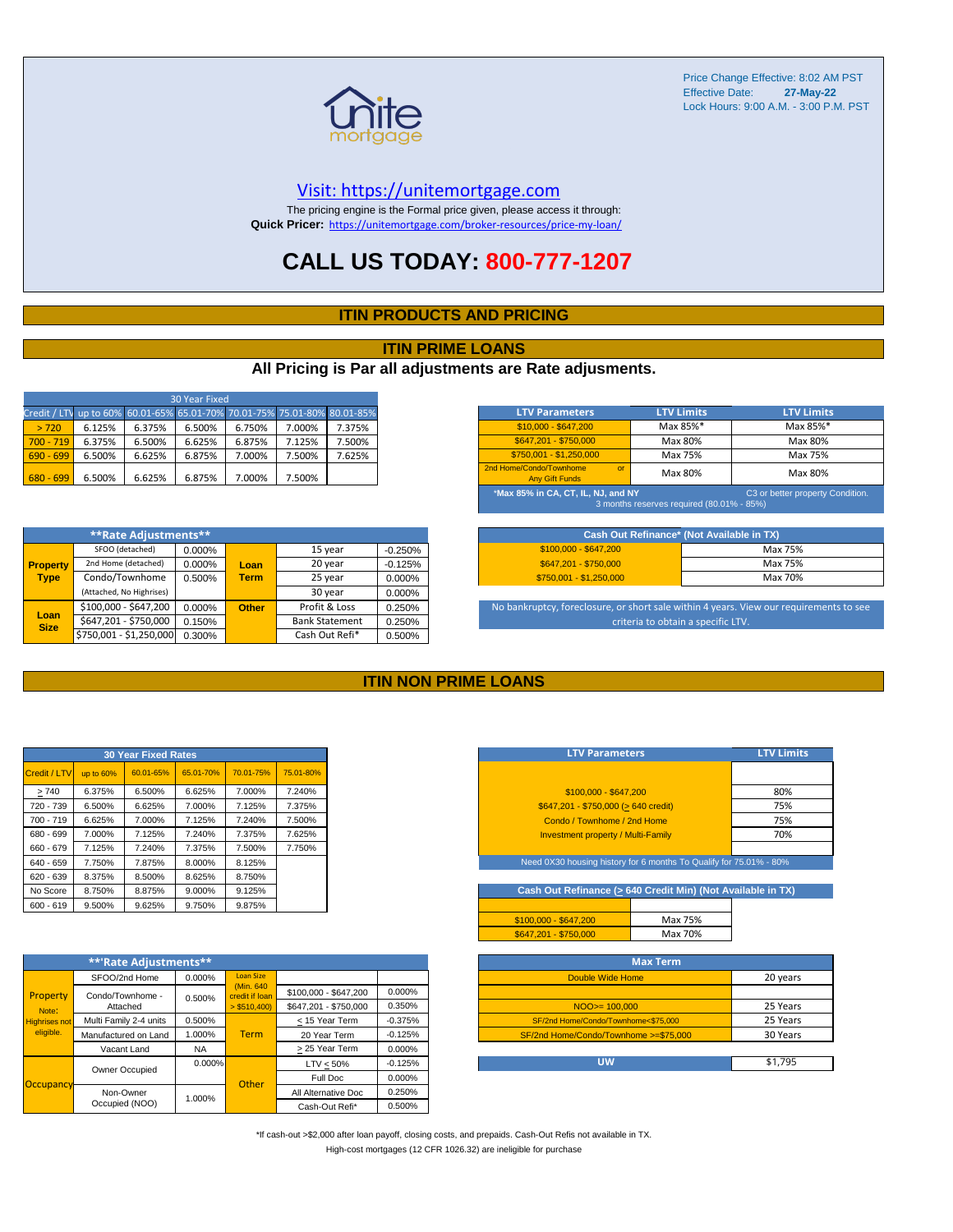



### [V](https://unitemortgage.com/)isit: https://unitemortgage.com

The pricing engine is the Formal price given, please access it through:

**Quick Pricer:** [https://un](https://unitemortgage.com/broker-resources/price-my-loan/)itemortgage.com/broker-resources/price-my-loan/

## **CALL US TODAY: 800-777-1207**

#### **CONVENTIONAL PRODUCTS AND PRICING**

|       | <b>CONFORMING LOANS</b> |                             |         |       |                             |         |         |       |                             |         |         |       |         |                             |         |
|-------|-------------------------|-----------------------------|---------|-------|-----------------------------|---------|---------|-------|-----------------------------|---------|---------|-------|---------|-----------------------------|---------|
|       |                         | <b>DU CONF CONV 30 YEAR</b> |         |       | <b>DU CONF CONV 20 YEAR</b> |         |         |       | <b>DU CONF CONV 15 YEAR</b> |         |         |       |         | <b>DU CONF CONV 10 YEAR</b> |         |
| Rate  | 10 Day                  | 25 Day                      | 40 Day  | Rate  | 10 Day                      | 25 Day  | 40 Day  | Rate  | 10 Day                      | 25 Day  | 40 Day  | Rate  | 10 Day  | 25 Day                      | 40 Day  |
| 5.750 | (3.750)                 | (3.625)                     | (3.500) | 5.625 | (4.000)                     | (3.875) | (3.750) | 4.875 | (2.750)                     | (2.625) | (2.500) | 4.750 | (2.500) | (2.375)                     | (2.250) |
| 5.625 | (3.875)                 | (3.750)                     | (3.625) | 5.500 | (3.750)                     | (3.625) | (3.500) | 4.750 | (2.375)                     | (2.250) | (2.125) | 4.625 | (2.500) | (2.375)                     | (2.250) |
| 5.500 | (3.500)                 | (3.375)                     | (3.250) | 5.375 | (3.500)                     | (3.375) | (3.250) | 4.625 | (2.375)                     | (2.250) | (2.125) | 4.500 | (2.375) | (2.250)                     | (2.125) |
| 5.375 | (3.000)                 | (2.875)                     | (2.750) | 5.250 | (3.125)                     | (3.000) | (2.875) | 4.500 | (2.250)                     | (2.125) | (2.000) | 4.375 | (2.250) | (2.125)                     | (2.000) |
| 5.250 | (2.500)                 | (2.375)                     | (2.250) | 5.125 | (3.125)                     | (3.000) | (2.875) | 4.375 | (2.000)                     | (1.875) | (1.750) | 4.250 | (1.875) | (1.750)                     | (1.625) |
| 5.125 | (2.625)                 | (2.500)                     | (2.375) | 5.000 | (2.625)                     | (2.500) | (2.375) | 4.250 | (1.500)                     | (1.375) | (1.250) | 4.125 | (1.625) | (1.500)                     | (1.375) |
| 5.000 | (2.125)                 | (2.000)                     | (1.875) | 4.875 | (2.250)                     | (2.125) | (2.000) | 4.125 | (1.125)                     | (1.000) | (0.875) | 4.000 | (1.625) | (1.500)                     | (1.375) |
| 4.875 | (1.625)                 | (1.500)                     | (1.375) | 4.750 | (1.750)                     | (1.625) | (1.500) | 4.000 | (0.750)                     | (0.625) | (0.500) | 3.875 | (1.125) | (1.000)                     | (0.875) |
| 4.750 | (1.000)                 | (0.875)                     | (0.750) | 4.625 | (1.250)                     | (1.125) | (1.000) | 3.875 | (0.250)                     | (0.125) | 0.000   | 3.750 | (0.500) | (0.375)                     | (0.250) |
| 4.625 | (0.625)                 | (0.500)                     | (0.375) | 4.500 | (0.750)                     | (0.625) | (0.500) | 3.750 | 0.125                       | 0.250   | 0.375   | 3.625 | 0.125   | 0.250                       | 0.375   |
| 4.500 | (0.125)                 | 0.000                       | 0.125   | 4.375 | (0.250)                     | (0.125) | 0.000   | 3.625 | 0.625                       | 0.750   | 0.875   | 3.500 | (0.125) | 0.000                       | 0.125   |
| 4.375 | 0.500                   | 0.625                       | 0.750   | 4.250 | 0.250                       | 0.375   | 0.500   | 3.500 | 1.000                       | 1.125   | 1.250   | 3.375 | 0.375   | 0.500                       | 0.625   |
|       |                         |                             |         |       |                             |         |         |       |                             |         |         |       |         |                             |         |
|       |                         | LP CONF CONV 30 YEAR        |         |       | LP CONF CONV 20 YEAR        |         |         |       | <b>LP CONF CONV 15 YEAR</b> |         |         |       |         | <b>LP CONF CONV 10 YEAR</b> |         |
| Rate  | 10 Day                  | 25 Dav                      | 40 Day  | Rate  | 10 Day                      | 25 Day  | 40 Day  | Rate  | 10 Day                      | 25 Dav  | 40 Day  | Rate  | 10 Day  | 25 Day                      | 40 Day  |
| 5.750 | (3.500)                 | (3.375)                     | (3.250) | 5.500 | (3.500)                     | (3.375) | (3.250) | 4.750 | (2.375)                     | (2.250) | (2.125) | 4.750 | (2.250) | (2.125)                     | (2.000) |
| 5.625 | (3.750)                 | (3.625)                     | (3.500) | 5.375 | (3.125)                     | (3.000) | (2.875) | 4.625 | (1.875)                     | (1.750) | (1.625) | 4.625 | (1.875) | (1.750)                     | (1.625) |
| 5.500 | (3.250)                 | (3.125)                     | (3.000) | 5.250 | (2.875)                     | (2.750) | (2.625) | 4.500 | (2.125)                     | (2.000) | (1.875) | 4.500 | (2.250) | (2.125)                     | (2.000) |
| 5.375 | (2.875)                 | (2.750)                     | (2.625) | 5.125 | (3.000)                     | (2.875) | (2.750) | 4.375 | (1.750)                     | (1.625) | (1.500) | 4.375 | (2.125) | (2.000)                     | (1.875) |
| 5.250 | (2.375)                 | (2.250)                     | (2.125) | 5.000 | (2.500)                     | (2.375) | (2.250) | 4.250 | (1.375)                     | (1.250) | (1.125) | 4.250 | (1.750) | (1.625)                     | (1.500) |
| 5.125 | (2.500)                 | (2.375)                     | (2.250) | 4.875 | (2.125)                     | (2.000) | (1.875) | 4.125 | (1.000)                     | (0.875) | (0.750) | 4.125 | (1.125) | (1.000)                     | (0.875) |
| 5.000 | (2.000)                 | (1.875)                     | (1.750) | 4.750 | (1.625)                     | (1.500) | (1.375) | 4.000 | (0.625)                     | (0.500) | (0.375) | 4.000 | (1.500) | (1.375)                     | (1.250) |
| 4.875 | (1.500)                 | (1.375)                     | (1.250) | 4.625 | (1.125)                     | (1.000) | (0.875) | 3.875 | (0.375)                     | (0.250) | (0.125) | 3.875 | (1.000) | (0.875)                     | (0.750) |
| 4.750 | (0.875)                 | (0.750)                     | (0.625) | 4.500 | (0.750)                     | (0.625) | (0.500) | 3.750 | 0.125                       | 0.250   | 0.375   | 3.750 | (0.375) | (0.250)                     | (0.125) |
| 4.625 | (0.625)                 | (0.500)                     | (0.375) | 4.375 | (0.375)                     | (0.250) | (0.125) | 3.625 | 0.625                       | 0.750   | 0.875   | 3.625 | 0.125   | 0.250                       | 0.375   |
| 4.500 | (0.125)                 | 0.000                       | 0.125   | 4.250 | 0.125                       | 0.250   | 0.375   | 3.500 | 1.000                       | 1.125   | 1.250   | 3.500 | 0.000   | 0.125                       | 0.250   |
| 4.375 | 0.375                   | 0.500                       | 0.625   | 4.125 | 0.750                       | 0.875   | 1.000   | 3.375 | 1.500                       | 1.625   | 1.750   | 3.375 | 0.500   | 0.625                       | 0.750   |

#### **HIGH BALANCE CONFORMING**

|       | <b>DU HIGH BALANCE 30 YEAR</b><br>25 Day<br>10 Day<br><u>Rate</u> |         |               |       | <b>DU HIGH BALANCE 15 YEAR</b> |               |               | <b>DU HIGH BALANCE 20 YEAR</b> |               |          |               | <b>DU HIGH BALANCE 10 YEAR</b> |               |          |               |  |
|-------|-------------------------------------------------------------------|---------|---------------|-------|--------------------------------|---------------|---------------|--------------------------------|---------------|----------|---------------|--------------------------------|---------------|----------|---------------|--|
|       |                                                                   |         | <b>40 Day</b> | Rate  | 10 Day                         | <b>25 Day</b> | <b>40 Day</b> | Rate                           | <b>10 Day</b> | $25$ Day | <b>40 Day</b> | Rate                           | <b>10 Day</b> | $25$ Day | <b>40 Day</b> |  |
| 6.000 | (1.875)                                                           | (1.750) | (1.625)       | 4.875 | 0.375                          | 0.500         | 0.625         |                                |               |          |               |                                |               |          |               |  |
| 5.875 | (1.625)                                                           | (1.500) | (1.375)       | 4.750 | 0.875                          | 1.000         | 1.125         |                                |               |          |               |                                |               |          |               |  |
| 5.750 | (1.375)                                                           | (1.250) | (1.125)       | 4.625 | L.250                          | 1.375         | 1.500         |                                |               |          |               |                                |               |          |               |  |
| 5.625 | (2.250)                                                           | (2.125) | (2.000)       | 4.500 | 0.250                          | 0.375         | 0.500         |                                |               |          |               |                                |               |          |               |  |
| 5.500 | (2.000)                                                           | (1.875) | (1.750)       | 4.375 | 0.625                          | 0.750         | 0.875         |                                |               |          |               |                                |               |          |               |  |
| 5.375 | (1.750)                                                           | (1.625) | (1.500)       | 4.250 | L.000                          | 1.125         | 1.250         |                                |               |          |               |                                |               |          |               |  |
| 5.250 | (1.250)                                                           | (1.125) | (1.000)       | 4.125 | L.500                          | 1.625         | 1.750         |                                |               |          |               |                                |               |          |               |  |
| 5.125 | (1.250)                                                           | (1.125) | (1.000)       | 4.000 | l.375                          | 1.500         | 1.625         |                                |               |          |               |                                |               |          |               |  |
| 5.000 | (0.875)                                                           | (0.750) | (0.625)       | 3.875 | 1.875                          | 2.000         | 2.125         |                                |               |          |               |                                |               |          |               |  |
| 4.875 | (0.375)                                                           | (0.250) | (0.125)       | 3.750 | 2.375                          | 2.500         | 2.625         |                                |               |          |               |                                |               |          |               |  |
| 4.750 | 0.125                                                             | 0.250   | 0.375         | 3.625 | 2.875                          | 3.000         | 3.125         |                                |               |          |               |                                |               |          |               |  |
| 4.625 | 0.750                                                             | 0.875   | 1.000         | 3.500 | 3.250                          | 3.375         | 3.500         |                                |               |          |               |                                |               |          |               |  |

Agency Underwriting Fee: \$ 1,095 \* NJ and WA Origination Fee \$1,195 \* NC Commitment Fee \$1,195



**MAX NET PRICING IS 104.000 HIGH BALANCE MAX NET PRICING IS 103.000 Rates and pricing are subject to change without notice.** All Rights Reserved. 05.2022 This document is limited to current Unite Mortgage Wholesale Lending Solutions, and should not be intended as legal advice, legal opinion, or any other advice on specific facts or circumstances. Such policy and practice ar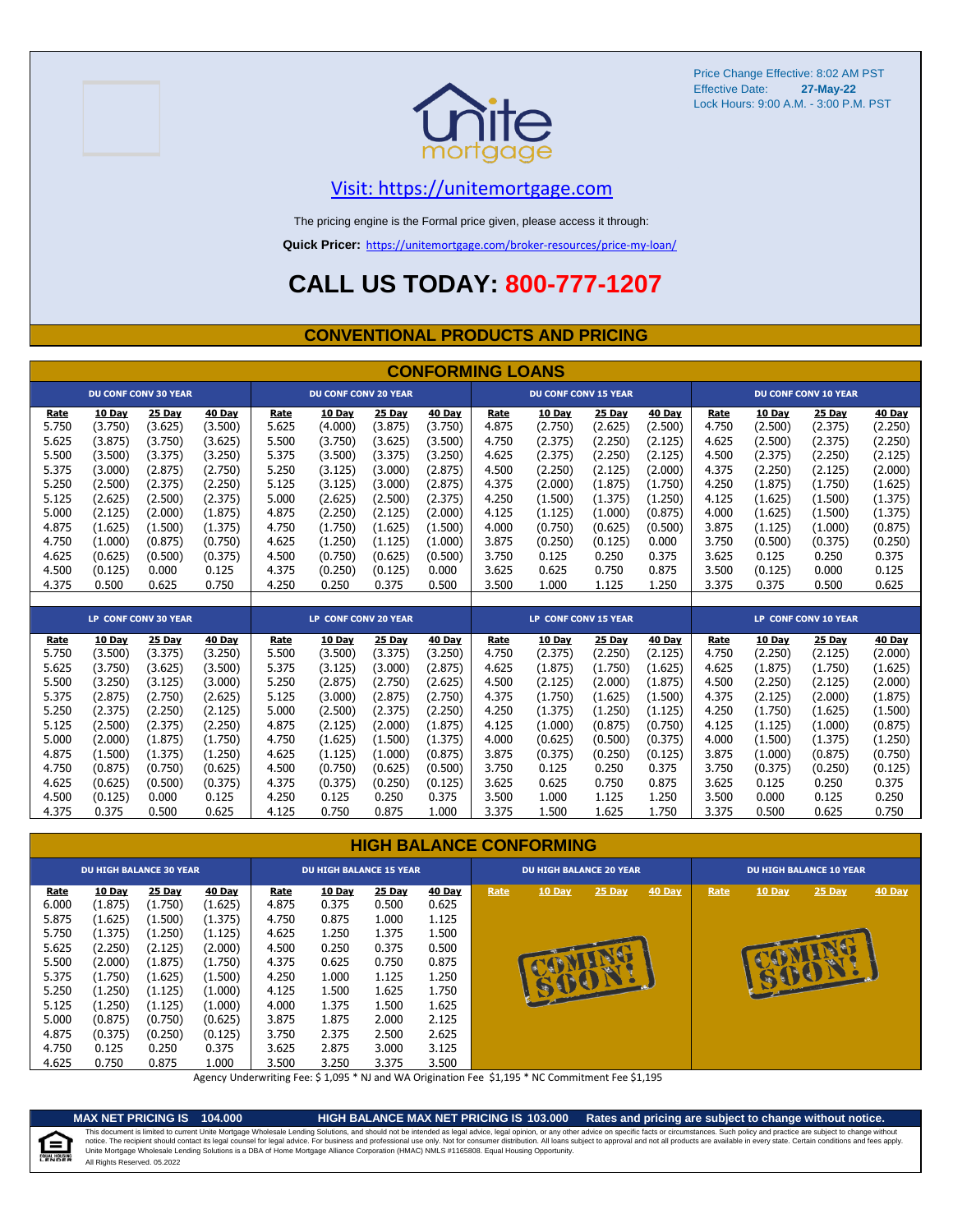



### [V](https://unitemortgage.com/)isit: https://unitemortgage.com

The pricing engine is the Formal price given, please access it through:

**Quick Pricer:** [https://un](https://unitemortgage.com/broker-resources/price-my-loan/)itemortgage.com/broker-resources/price-my-loan/

## **CALL US TODAY: 800-777-1207**

|                                                                                                                         | <b>ADJUSTABLE RATE</b>                                                                                                                      |                                                                                                                                           |                                                                                                                                           |                                                   |                                                            |                                                            |                                                            |                                                          |                                                            |                                                            |                                                            |      |               |                                       |               |
|-------------------------------------------------------------------------------------------------------------------------|---------------------------------------------------------------------------------------------------------------------------------------------|-------------------------------------------------------------------------------------------------------------------------------------------|-------------------------------------------------------------------------------------------------------------------------------------------|---------------------------------------------------|------------------------------------------------------------|------------------------------------------------------------|------------------------------------------------------------|----------------------------------------------------------|------------------------------------------------------------|------------------------------------------------------------|------------------------------------------------------------|------|---------------|---------------------------------------|---------------|
| <b>10/6 ARM</b>                                                                                                         |                                                                                                                                             |                                                                                                                                           |                                                                                                                                           |                                                   | <b>7/6 ARM</b>                                             |                                                            |                                                            |                                                          | <b>5/6 ARM</b>                                             |                                                            |                                                            |      |               | LP HOME POSSIBLE HIGH BALANCE 30 YEAR |               |
| <b>Rate</b><br>5.750<br>5.625<br>5.500<br>5.375<br>5.250<br>5.125<br>5.000<br>4.875<br>4.750<br>4.625<br>4.500<br>4.375 | <b>10 Day</b><br>(3.000)<br>(3.000)<br>(2.875)<br>(2.375)<br>(1.875)<br>(1.500)<br>(1.000)<br>(0.500)<br>(0.125)<br>0.375<br>0.875<br>1.375 | <b>25 Day</b><br>(2.875)<br>(2.875)<br>(2.750)<br>(2.250)<br>(1.750)<br>(1.375)<br>(0.875)<br>(0.375)<br>0.000<br>0.500<br>1.000<br>1.500 | <b>40 Day</b><br>(2.750)<br>(2.750)<br>(2.625)<br>(2.125)<br>(1.625)<br>(1.250)<br>(0.750)<br>(0.250)<br>0.125<br>0.625<br>1.125<br>1.625 | Rate<br>3.500<br>3.375<br>3.250<br>3.125<br>3.000 | <b>10 Day</b><br>0.875<br>1.250<br>1.750<br>2.125<br>2.625 | <b>25 Day</b><br>1.000<br>1.375<br>1.875<br>2.250<br>2.750 | <b>40 Day</b><br>1.125<br>1.500<br>2.000<br>2.375<br>2.875 | <u>Rate</u><br>3.500<br>3.375<br>3.250<br>3.125<br>3.000 | <b>10 Day</b><br>0.875<br>1.250<br>1.625<br>2.000<br>2.375 | <b>25 Day</b><br>1.000<br>1.375<br>1.750<br>2.125<br>2.500 | <b>40 Day</b><br>1.125<br>1.500<br>1.875<br>2.250<br>2.625 | Rate | <b>10 Day</b> | <b>25 Day</b><br>BILID                | <b>40 Day</b> |

|       | <b>HOME AFFORDABLE PRODUCTS</b> |         |         |       |                                          |         |               |       |                                 |         |               |      |        |                                       |               |
|-------|---------------------------------|---------|---------|-------|------------------------------------------|---------|---------------|-------|---------------------------------|---------|---------------|------|--------|---------------------------------------|---------------|
|       | <b>DU HOMEREADY 30 YEAR</b>     |         |         |       | <b>DU HOMEREADY HIGH BALANCE 30 YEAR</b> |         |               |       | <b>LP HOME POSSIBLE 30 YEAR</b> |         |               |      |        | LP HOME POSSIBLE HIGH BALANCE 30 YEAR |               |
| Rate  | 25 Day                          | 40 Day  | 55 Day  | Rate  | <b>25 Day</b>                            | 40 Day  | <b>55 Day</b> | Rate  | <b>25 Day</b>                   | 40 Day  | <b>55 Day</b> | Rate | 10 Day | 25 Day                                | <b>40 Day</b> |
| 5.750 | (3.375)                         | (3.250) | (3.125) | 6.125 | (2.000)                                  | (1.875) | (1.750)       | 5.750 | (3.500)                         | (3.375) | (3.250)       |      |        |                                       |               |
| 5.625 | (3.625)                         | (3.500) | (3.375) | 6.000 | (1.750)                                  | (1.625) | (1.500)       | 5.625 | (3.625)                         | (3.500) | (3.375)       |      |        |                                       |               |
| 5.500 | (3.250)                         | (3.125) | (3.000) | 5.875 | (1.375)                                  | (1.250) | (1.125)       | 5.500 | (3.375)                         | (3.250) | (3.125)       |      |        |                                       |               |
| 5.375 | (2.750)                         | (2.625) | (2.500) | 5.750 | (0.875)                                  | (0.750) | (0.625)       | 5.375 | (2.875)                         | (2.750) | (2.625)       |      |        |                                       |               |
| 5.250 | (2.250)                         | (2.125) | (2.000) | 5.625 | (1.625)                                  | (1.500) | (1.375)       | 5.250 | (2.375)                         | (2.250) | (2.125)       |      |        |                                       |               |
| 5.125 | (2.375)                         | (2.250) | (2.125) | 5.500 | (1.250)                                  | (1.125) | (1.000)       | 5.125 | (2.500)                         | (2.375) | (2.250)       |      |        | 15001                                 |               |
| 5.000 | (1.875)                         | (1.750) | (1.625) | 5.375 | (0.875)                                  | (0.750) | (0.625)       | 5.000 | (2.000)                         | (1.875) | (1.750)       |      |        |                                       |               |
| 4.875 | (1.375)                         | (1.250) | (1.125) | 5.250 | (0.250)                                  | (0.125) | 0.000         | 4.875 | (1.500)                         | (1.375) | (1.250)       |      |        |                                       |               |
| 4.750 | (0.875)                         | (0.750) | (0.625) | 5.125 | (1.000)                                  | (0.875) | (0.750)       | 4.750 | (0.875)                         | (0.750) | (0.625)       |      |        |                                       |               |
| 4.625 | (0.500)                         | (0.375) | (0.250) | 5.000 | (0.500)                                  | (0.375) | (0.250)       | 4.625 | (0.625)                         | (0.500) | (0.375)       |      |        |                                       |               |

| <b>HOME READY AND HOMEPOSSIBLE CAP LIMITS</b>      |       |      |                                                                                                                                                                                                   |       |      |       |       |       |              |
|----------------------------------------------------|-------|------|---------------------------------------------------------------------------------------------------------------------------------------------------------------------------------------------------|-------|------|-------|-------|-------|--------------|
|                                                    |       |      | $^{\prime}$ LTV <=60 $^{\prime}$ 60.01 - 65 $^{\prime}$ 65.01 - 70 $^{\prime}$ 70.01 - 75 $^{\prime}$ 75.01 - 80 $^{\prime}$ 80.01 - 85 $^{\prime}$ 85.01 - 90 $^{\prime}$ 90.01 - 95 $^{\prime}$ |       |      |       |       |       | $95.01 - 97$ |
| HomeReady/Home Possible FICO >=680 Adjustment Caps | 1.500 | .500 | 1.500                                                                                                                                                                                             | 1.500 | .500 | 0.000 | 0.000 | 0.000 | 0.000        |
| HomeReady/Home Possible FICO <680 Adjustment Caps  | 1.500 | .500 | 1.500                                                                                                                                                                                             | 1.500 | .500 | .500  | .500  | .500  | 1.500        |

Agency Underwriting Fee: \$ 1,095 \* NJ and WA Origination Fee \$1,195 \* NC Commitment Fee \$1,195



#### **MAX NET PRICING IS 104.000 HIGH BALANCE MAX NET PRICING IS 103.000 Rates and pricing are subject to change without notice.**

All Rights Reserved. 05.2022 This document is limited to current Unite Mortgage Wholesale Lending Solutions, and should not be intended as legal advice, legal opinion, or any other advice on specific facts or circumstances. Such policy and practice ar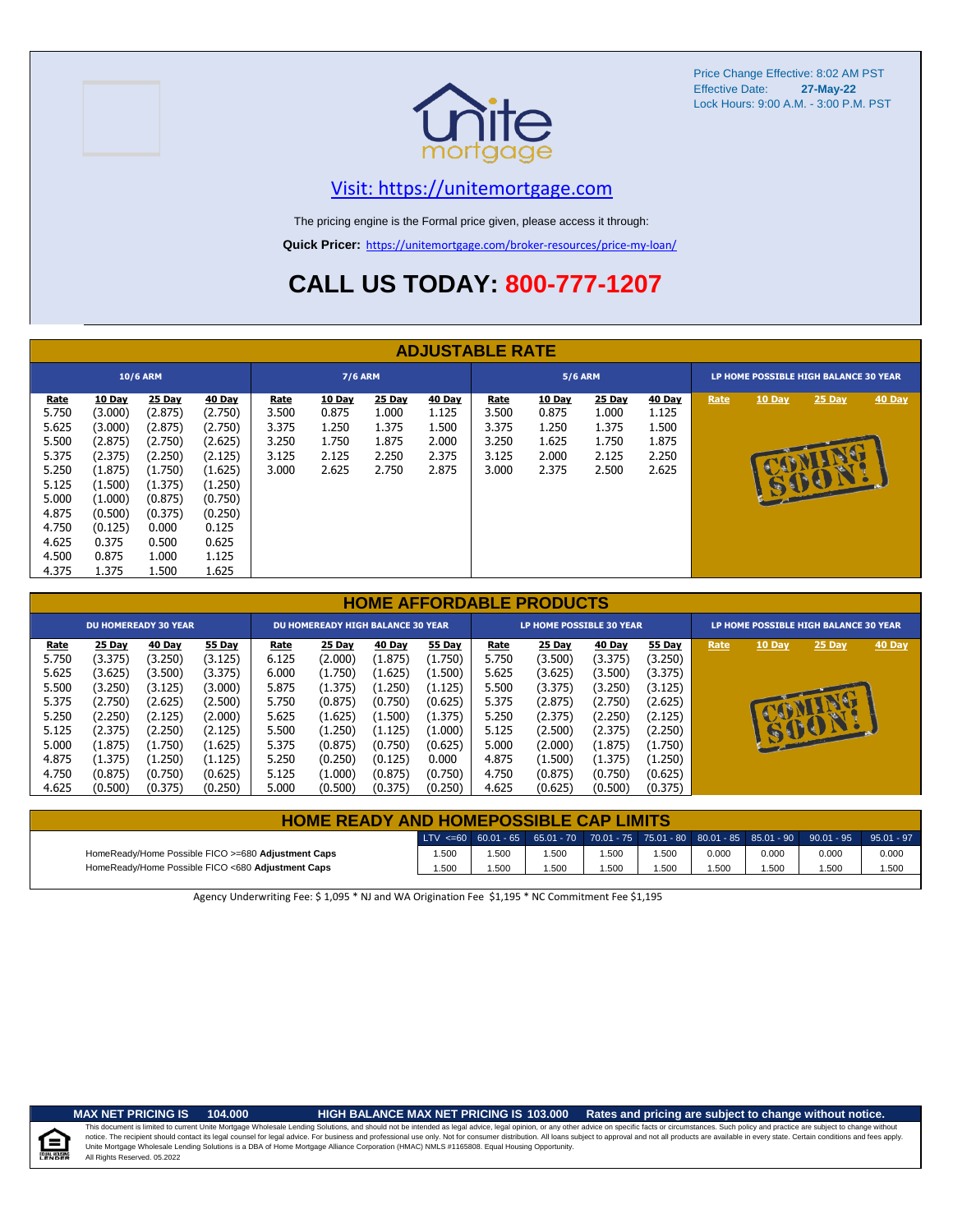

### [V](https://unitemortgage.com/)isit: https://unitemortgage.com

The pricing engine is the Formal price given, please access it through:

**Quick Pricer:** [https://un](https://unitemortgage.com/broker-resources/price-my-loan/)itemortgage.com/broker-resources/price-my-loan/

## **CALL US TODAY: 800-777-1207**

|                                                                 | <b>CONVENTIONAL PRICING ADJUSTMENTS</b>                                                |              |                         |              |              |              |                    |              |                      |              |  |
|-----------------------------------------------------------------|----------------------------------------------------------------------------------------|--------------|-------------------------|--------------|--------------|--------------|--------------------|--------------|----------------------|--------------|--|
| Credit Score / LTV                                              | Loan Terms > 15 years                                                                  | $LTV < =60$  | $60.01 - 70$            | $70.01 - 75$ | $75.01 - 80$ | $80.01 - 85$ | $85.01 - 90$       | $90.01 - 95$ | $95.01 - 97$         | >97.00%      |  |
| $740+$                                                          |                                                                                        | 0.000        | 0.250                   | 0.250        | 0.500        | 0.250        | 0.250              | 0.250        | 0.750                | 0.750        |  |
| 720 - 739                                                       |                                                                                        | 0.000        | 0.250                   | 0.500        | 0.750        | 0.500        | 0.500              | 0.500        | 1.000                | 1.000        |  |
| 700 - 719                                                       |                                                                                        | 0.000        | 0.500                   | 1.000        | 1.250        | 1.000        | 1.000              | 1.000        | 1.500                | 1.500        |  |
| 680 - 699                                                       |                                                                                        | 0.000        | 0.500                   | 1.250        | 1.750        | 1.500        | 1.250              | 1.250        | 1.500                | 1.500        |  |
| 660 - 679                                                       |                                                                                        | 0.000        | 1.000                   | 2.250        | 2.750        | 2.750        | 2.250              | 2.250        | 2.250                | 2.250        |  |
| 640 - 659                                                       |                                                                                        | 0.500        | 1.250                   | 2.750        | 3.000        | 3.250        | 2.750              | 2.750        | 2.750                | 2.750        |  |
| 620-639                                                         |                                                                                        | 0.500        | 1.500                   | 3.000        | 3.000        | 3.250        | 3.250              | 3.250        | 3.500                | 3.500        |  |
|                                                                 | Cash Out (Ex. Student Loan Only) All Loan Terms. Cumulative with above adjust.         | $LTV < =60$  | $60.01 - 70$            | $70.01 - 75$ | $75.01 - 80$ |              |                    |              |                      |              |  |
| 740+                                                            |                                                                                        | 0.375        | 0.625                   | 0.625        | 0.875        |              |                    |              |                      |              |  |
| 720 - 739                                                       |                                                                                        | 0.375        | 1.000                   | 1.000        | 1.125        |              |                    |              |                      |              |  |
| 700 - 719                                                       |                                                                                        | 0.375        | 1.000                   | 1.000        | 1.125        |              |                    |              |                      |              |  |
| 680 - 699                                                       |                                                                                        |              |                         |              | 1.750        |              |                    |              |                      |              |  |
| 660 - 679                                                       |                                                                                        | 0.625        | 1.125                   | 1.125        | 1.875        |              |                    |              |                      |              |  |
| 640 - 659                                                       |                                                                                        | 0.625        | 1.625                   | 1.625        | 2.625        |              |                    |              |                      |              |  |
| 620 - 639                                                       |                                                                                        | 0.625        | 1.625                   | 1.625        | 3.125        |              |                    |              |                      |              |  |
| <b>Other Price Adjustments</b>                                  | All Loan Terms<br>Cumulative with above adjustments                                    | $LTV \le 60$ | $60.01 - 65$            | $65.01 - 70$ | $70.01 - 75$ | $75.01 - 80$ | $80.01 - 85$       | $85.01 - 90$ | $90.01 - 95$         | $95.01 - 97$ |  |
| High Balance Purchase and R/T Refinance                         |                                                                                        | 0.500        | 0.750                   | 0.750        | 0.750        | 1.000        | 1.000              | 1.000        | 1.000                | 1.000        |  |
| High Balance Cash-Out Refinance                                 |                                                                                        | 1.250        | 1.500                   | 1.500        | 1.500        | 1.750        | NA                 | <b>NA</b>    | <b>NA</b>            | <b>NA</b>    |  |
| High Balance ARMs (Adjustment Based on CLTV)                    | 0.750                                                                                  | 0.750        | 0.750                   | 0.750        | 1.500        | 1.500        | 1.500              | 1.750        | 1.750                |              |  |
| <b>ARMs</b>                                                     |                                                                                        | 0.000        | 0.000                   | 0.000        | 0.000        | 0.000        | 0.000              | 0.000        | 0.250                | <b>NA</b>    |  |
| HomeReady/Home Possible FICO >=680 Adjustment Caps              |                                                                                        | 1.500        | 1.500                   | 1.500        | 1.500        | 1.500        | 0.000              | 0.000        | 0.000                | 0.000        |  |
| HomeReady/Home Possible FICO <680 Adjustment Caps               |                                                                                        | 1.500        | 1.500                   | 1.500        | 1.500        | 1.500        | 1.500              | 1.500        | 1.500                | 1.500        |  |
| <b>Investment Properties</b>                                    |                                                                                        | 2.125        | 2.125                   | 2.125        | 2.125        | 3.375        | 4.125              | <b>NA</b>    | <b>NA</b>            | <b>NA</b>    |  |
| Second Home                                                     |                                                                                        | 1.125        | 1.625                   | 1.625        | 2.125        | 3.375        | 4.125              | 4.125        | 4.125                | 4.125        |  |
| Manufactured home                                               |                                                                                        | 0.500        | 0.500                   | 0.500        | 0.500        | 0.500        | 0.500              | 0.500        | 0.500                | 0.500        |  |
| 2-4 Unit Properties (3-4 unit max LTV is 75% (DU) and 80% (LP)) |                                                                                        | 1.000        | 1.000                   | 1.000        | 1.000        | 1.000        | 1.000              | <b>NA</b>    | <b>NA</b>            | <b>NA</b>    |  |
|                                                                 | Condos - Loan Terms > 15Y (does not apply to Detached building types)                  | 0.000        | 0.000                   | 0.000        | 0.000        | 0.750        | 0.750              | 0.750        | 0.750                | 0.750        |  |
|                                                                 | Escrow Waiver (LTV >80% not available in NM, LTV >90% does not apply to HB Nationwide) | 0.000        | 0.000                   | 0.000        | 0.000        | 0.000        | 0.000              | 0.000        | 0.000                | <b>NA</b>    |  |
| UW Waiver Fee (ALL LTV) - based on loan size                    |                                                                                        |              |                         |              |              |              |                    |              |                      |              |  |
|                                                                 |                                                                                        |              |                         |              |              |              |                    |              |                      |              |  |
|                                                                 | <b>ALL SUBORDINATE FINANCING .375%</b>                                                 |              |                         |              |              |              |                    |              |                      |              |  |
| <b>LTV Range</b>                                                | <b>CLTV Range</b>                                                                      |              | Credit Score < 720      |              |              |              | Credit Score > 720 |              |                      |              |  |
| $\leq 65.00\%$                                                  | 80.01% - 95.00%                                                                        |              | 0.500                   |              |              |              | 0.250              |              |                      |              |  |
| 65.01% - 75.00%                                                 | 80.01% - 95.00%                                                                        |              | 0.750                   |              |              |              | 0.500              |              |                      |              |  |
| 75.01% - 95.00%                                                 | $90.01\% - 95.00\%$                                                                    |              | 1.000                   |              |              |              | 0.750              |              |                      |              |  |
| 75.01% - 90.00%                                                 | 76.01% - 90.00%                                                                        |              |                         |              |              |              | 0.750              |              |                      |              |  |
|                                                                 | ≤ 95.00%<br>95.01% - 97.00%                                                            |              |                         |              |              |              | 1.500              |              |                      |              |  |
|                                                                 |                                                                                        |              | 1.500                   |              |              |              |                    |              |                      |              |  |
|                                                                 | <b>LOCK EXTENSIONS - RELOCKS - OTHER CHANGES</b>                                       |              |                         |              |              |              |                    |              |                      |              |  |
|                                                                 |                                                                                        |              |                         |              |              |              |                    |              |                      |              |  |
|                                                                 |                                                                                        |              | <b>Lock Extensions:</b> |              |              |              |                    |              |                      |              |  |
| 1-4 days                                                        | .03 / day                                                                              |              |                         |              |              |              |                    |              |                      |              |  |
| 5 days                                                          | 0.125                                                                                  |              |                         |              |              |              |                    |              | 10 Day Lock Expires: | 06/06/22     |  |

| .<br>7 days                                 | 0.187                 |                                                   | 25 Day Lock Expires:                                                                 | 06/21/22 |
|---------------------------------------------|-----------------------|---------------------------------------------------|--------------------------------------------------------------------------------------|----------|
| 10 days                                     | 0.250                 |                                                   | 40 Day Lock Expires:                                                                 | 07/06/22 |
| 15 days                                     | 0.375                 |                                                   |                                                                                      |          |
| Relocks:                                    | <b>Other Changes:</b> |                                                   |                                                                                      |          |
| Worse Case pricing plus additional .250 hit | Loan Program          | Worse Case if moving into different delivery type |                                                                                      |          |
|                                             | Rate Change           | Not subject to worse case pricing                 | Locks expiring on a non business day are<br>good through the following business day. |          |

Agency Underwriting Fee: \$ 1,095 \* NJ and WA Origination Fee \$1,195 \* NC Commitment Fee \$1,195

| NDE |  |
|-----|--|

| <b>T PRICING IS</b><br>104.000 |  |
|--------------------------------|--|
|--------------------------------|--|

APOR: 15/20 YR.: 2.500% 1 YR CMT: 0.120%

**MAX NET PRICING IS 104.000 Rates and prices are subject to change without notice.** 25/30 YR.: 2.960% 1 YR Libor: 0.360% All Rights Reserved. 05.2022 This document is limited to current Unite Mortgage Wholesale Lending Solutions, and should not be intended as legal advice, legal opinion, or any other advice on specific facts or circumstances. Such policy and practice ar